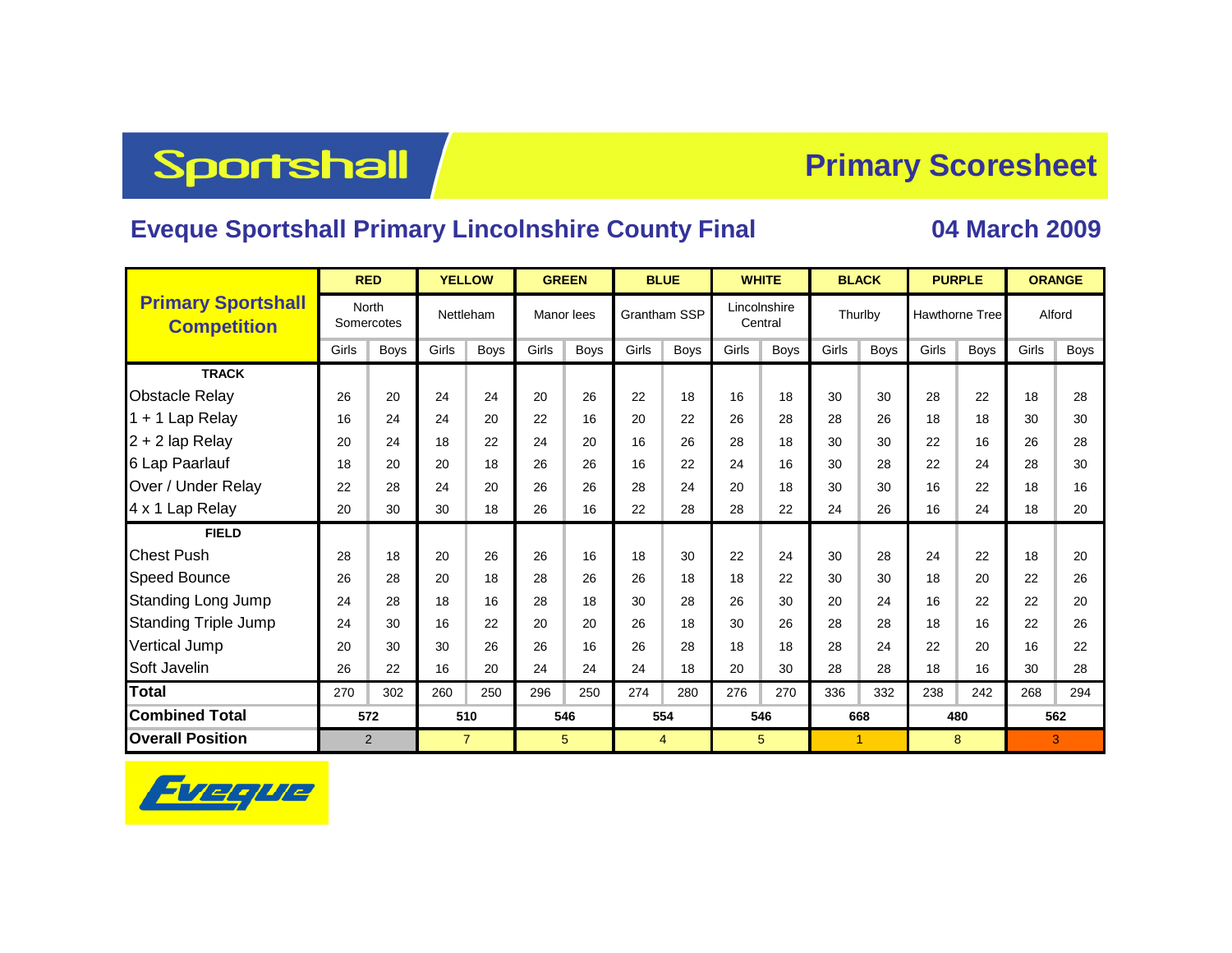### Sportshall

## **Track Events Sportshall**

|                                   | <b>Girls</b><br>Obstacle Relay |                               | 1 + 1 Lap Relay<br>2 + 2 Lap Relay |                                       |                   | 6 Lap Paarlauf                       |                      | Over / Under<br>Relay                |                   | 4x1 Lap Relay                 |                  | <b>Girls</b>                  |                   |                     | <b>Chest Push</b>       |                              | <b>Speed Bounce</b>  |                               | <b>Standing Long</b><br>Jump |                              | <b>Standing Triple</b><br>Jump |                              | <b>Vertical Jump</b> |                              | <b>Soft Javelin</b>  |                              |                      |                              |
|-----------------------------------|--------------------------------|-------------------------------|------------------------------------|---------------------------------------|-------------------|--------------------------------------|----------------------|--------------------------------------|-------------------|-------------------------------|------------------|-------------------------------|-------------------|---------------------|-------------------------|------------------------------|----------------------|-------------------------------|------------------------------|------------------------------|--------------------------------|------------------------------|----------------------|------------------------------|----------------------|------------------------------|----------------------|------------------------------|
| Colour                            | Team                           | Time (in secs) or<br>position | Position / Points                  | e (in secs) or<br>position<br>ime (in | Position / Points | a (in secs) or<br>position<br>e<br>E | / Points<br>Position | a (in secs) or<br>position<br>e<br>E | Position / Points | Time (in secs) or<br>position | osition / Points | Time (in secs) or<br>position | Position / Points | Colour              | Team                    |                              | Best<br>Performances | l Position<br>Points<br>Total | Best<br>Performances         | Total / Position /<br>Points | Best<br>Performances           | Total / Position /<br>Points | Performances<br>Best | Total / Position /<br>Points | Best<br>Performances | Total / Position /<br>Points | Best<br>Performances | Total / Position /<br>Points |
| Somercotes<br>North<br><b>RED</b> |                                | 3                             |                                    | 8                                     |                   | 6                                    |                      | $\overline{7}$                       |                   | 5                             |                  | 6                             |                   | North<br>Somercotes |                         | 6.75                         | 18                   | 46                            | 141                          | 1.58                         | 4.72                           | 4.66                         | 13.91                | 39                           | 96                   | 12                           | 35                   |                              |
|                                   |                                | 3                             |                                    | 8                                     |                   | 6                                    |                      | $\overline{7}$                       |                   | 5                             |                  | 6                             |                   | <b>RED</b>          |                         | $\overline{\mathbf{2}}$      | 6                    | 2                             | 46                           | 3                            | 1.62                           | 4                            | 5.29                 | 4                            | 31                   | 6                            | 10                   | 3                            |
|                                   |                                |                               | 26                                 |                                       | 16                |                                      | 20                   |                                      | 18                |                               | 22               |                               | 20                |                     |                         | 3                            | 5.25                 | 28                            | 49                           | 26                           | 1.52                           | 24                           | 3.96                 | 24                           | 26                   | 20                           | 13                   | 26                           |
|                                   |                                |                               | 4                                  |                                       | 4                 |                                      | $\overline{7}$       |                                      | 6                 |                               | 4                |                               | 1                 |                     |                         |                              | 4.5                  | 15                            | 42                           | 129                          | 1.48                           | 4.62                         | 3.96                 | 12.62                        | 33                   | 116                          | 12                   | 30                           |
| <b>VELLOW</b>                     | Nettleham                      | 4                             |                                    | $\overline{4}$                        |                   | $\overline{7}$                       |                      | 6                                    |                   | 4                             |                  | $\mathbf 1$                   |                   | <b>VELLOW</b>       | Nettleham               | $\mathbf{2}$                 | 5.25                 | 6                             | 41                           | 6                            | 1.44                           | 7                            | 4.44                 | 8                            | 40                   | 1                            | 7                    | 8                            |
|                                   |                                |                               | 24                                 |                                       | 24                |                                      | 18                   |                                      | 20                |                               | 24               |                               | 30                |                     |                         | 3                            | 5.25                 | 20                            | 46                           | 20                           | 1.7                            | 18                           | 4.22                 | 16                           | 43                   | 30                           | 11                   | 16                           |
| GREEN                             | Manor lees                     | 6                             | 6                                  |                                       | 5                 |                                      | 4                    |                                      | 3                 |                               | 3                |                               | 3                 |                     | Manor lees              | 1                            | 7                    | 17.75                         | 50                           | 147                          | 1.74                           | 5.08                         | 4.81                 | 13.37                        | 41                   | 104                          | 13                   | 34                           |
|                                   |                                |                               |                                    | 5                                     |                   | $\overline{4}$                       |                      | 3                                    |                   | 3                             |                  | 3                             |                   | GREEN               |                         | $\mathbf{2}$                 | 5.75                 | 3                             | 49                           | $\mathbf{2}$                 | 1.66                           | $\mathbf{2}$                 | 4                    | 6                            | 23                   | 3                            | 10                   | 4                            |
|                                   |                                |                               | 20                                 |                                       | 22                |                                      | 24                   |                                      | 26                |                               | 26               |                               | 26                |                     |                         | 3                            | 5                    | 26                            | 48                           | 28                           | 1.68                           | 28                           | 4.56                 | 20                           | 40                   | 26                           | 11                   | 24                           |
| <b>BLUE</b>                       |                                | 5                             | 5                                  | 6                                     | 6                 | 8                                    | 8                    | 8                                    | 8                 | $\overline{2}$                | 2                | 5                             | 5                 | <b>BLUE</b>         |                         | -1                           | 5.75                 | 14.5                          | 52                           | 141                          | 1.64                           | 5.1                          | 3.94                 | 13.93                        | 38                   | 104                          | 13                   | 34                           |
|                                   | Grantham<br>SSP                |                               | 22                                 |                                       | 20                |                                      | 16                   |                                      | 16                |                               | 28               |                               |                   |                     | Grantham<br>SSP         | $\overline{\mathbf{2}}$<br>3 | 4<br>4.75            | 7                             | 47<br>42                     | 3<br>26                      | 1.64<br>1.82                   | $\mathbf{1}$                 | 5.66<br>4.33         | 3                            | 21<br>45             | 3                            | 12<br>9              | 4                            |
|                                   |                                |                               |                                    |                                       |                   |                                      |                      |                                      |                   |                               |                  |                               | 22                |                     |                         | -1                           | 4.25                 | 18<br>15.75                   | 44                           | 128                          | 1.56                           | 30<br>5.04                   | 4.94                 | 26<br>15.25                  | 36                   | 26<br>94                     | 14                   | 24<br>33                     |
| <b>WHITE</b>                      |                                | 8                             | 8                                  | 3                                     | 3                 | $\overline{2}$                       | 2                    | 4                                    | 4                 | 6                             | 6                | $\overline{2}$                | 2<br>28           | WHITE               | Lincolnshire<br>Central | $\overline{\mathbf{2}}$      | 5.5                  | 5                             | 51                           | 7                            | 1.78                           | 3                            | 5.73                 | $\mathbf 1$                  | 24                   | 7                            | 10                   | 6                            |
|                                   | Lincolnshire<br>Central        |                               | 16                                 |                                       | 26                |                                      | 28                   |                                      | 24                |                               | 20               |                               |                   |                     |                         | 3                            | 6                    | 22                            | 33                           | 18                           | 1.7                            | 26                           | 4.58                 | 30                           | 34                   | 18                           | 9                    | 20                           |
|                                   |                                |                               |                                    |                                       |                   |                                      |                      |                                      |                   |                               |                  | 4                             |                   |                     |                         | 1                            | 6.5                  | 21                            | 53                           | 158                          | 1.54                           | 4.64                         | 4.95                 | 14.36                        | 36                   | 110                          | 16                   | 38                           |
| <b>BLACK</b>                      | Thurlby                        |                               | 1                                  | 2                                     | $\mathbf{2}$      |                                      | 1                    | -1                                   | 1                 |                               | 1                |                               | 4                 | <b>BLACK</b>        | Thurlby                 | $\overline{\mathbf{2}}$      |                      | 1                             | 54                           | 1                            | 1.62                           | 6                            | 4.38                 | 2                            | 36                   | 2                            | 10                   | $\mathbf{2}$                 |
|                                   |                                |                               | 30                                 |                                       | 28                |                                      | 30                   |                                      | 30                |                               | 30               |                               | 24                |                     |                         | 3                            | 7.5                  | 30                            | 51                           | 30                           | 1.48                           | 20                           | 5.03                 | 28                           | 38                   | 28                           | 12                   | 28                           |
|                                   |                                |                               |                                    |                                       |                   |                                      |                      |                                      |                   |                               |                  |                               |                   |                     |                         | -1                           | 6                    | 16.75                         | 47                           | 128                          | 1.36                           | 4.28                         | 4.68                 | 13.19                        | 36                   | 98                           | 9                    | 31                           |
| PURPLE                            | Hawthorne<br>Tree              | $\overline{2}$                | 2                                  | $\overline{7}$                        | 7                 | 5                                    | 5                    | 5                                    | 5                 | 8                             | 8                | 8                             | 8                 | PURPLE              | Hawthorne<br>Tree       | $\overline{\mathbf{2}}$      | 5.25                 | 4                             | 44                           | 7                            | 1.54                           | 8                            | 4.02                 | 7                            | 32                   | 5                            | 9                    | 7                            |
|                                   |                                |                               | 28                                 |                                       | 18                |                                      | 22                   |                                      | 22                |                               | 16               |                               | 16                |                     |                         | 3                            | 5.5                  | 24                            | 37                           | 18                           | 1.38                           | 16                           | 4.49                 | 18                           | 30                   | 22                           | 13                   | 18                           |
| ORANGE                            |                                |                               |                                    |                                       |                   |                                      |                      |                                      |                   |                               |                  |                               |                   |                     |                         | -1                           | 5                    | 14.5                          | 44                           | 134                          | 1.38                           | 4.7                          | 4.93                 | 13.57                        | 29                   | 49                           | 14                   | 40                           |
|                                   | Alford                         | $\overline{7}$                | 7                                  |                                       | $\mathbf 1$       | 3                                    | 3                    | $\mathbf{2}$                         | $\mathbf 2$       | $\overline{7}$                | 7                | $\overline{7}$                | 7                 | ORANGE              | Alford                  | $\overline{\mathbf{2}}$      | 5                    | 7                             | 41                           | 5                            | 1.82                           | 5                            | 4.64                 | 5                            | 20                   | 8                            | 12                   | $\mathbf 1$                  |
|                                   |                                |                               | 18                                 |                                       | 30                |                                      | 26                   |                                      | 28                |                               | 18               |                               | 18                |                     |                         | 3                            | 4.5                  | 18                            | 49                           | 22                           | 1.5                            | 22                           |                      | 22                           |                      | 16                           | 14                   | 30                           |